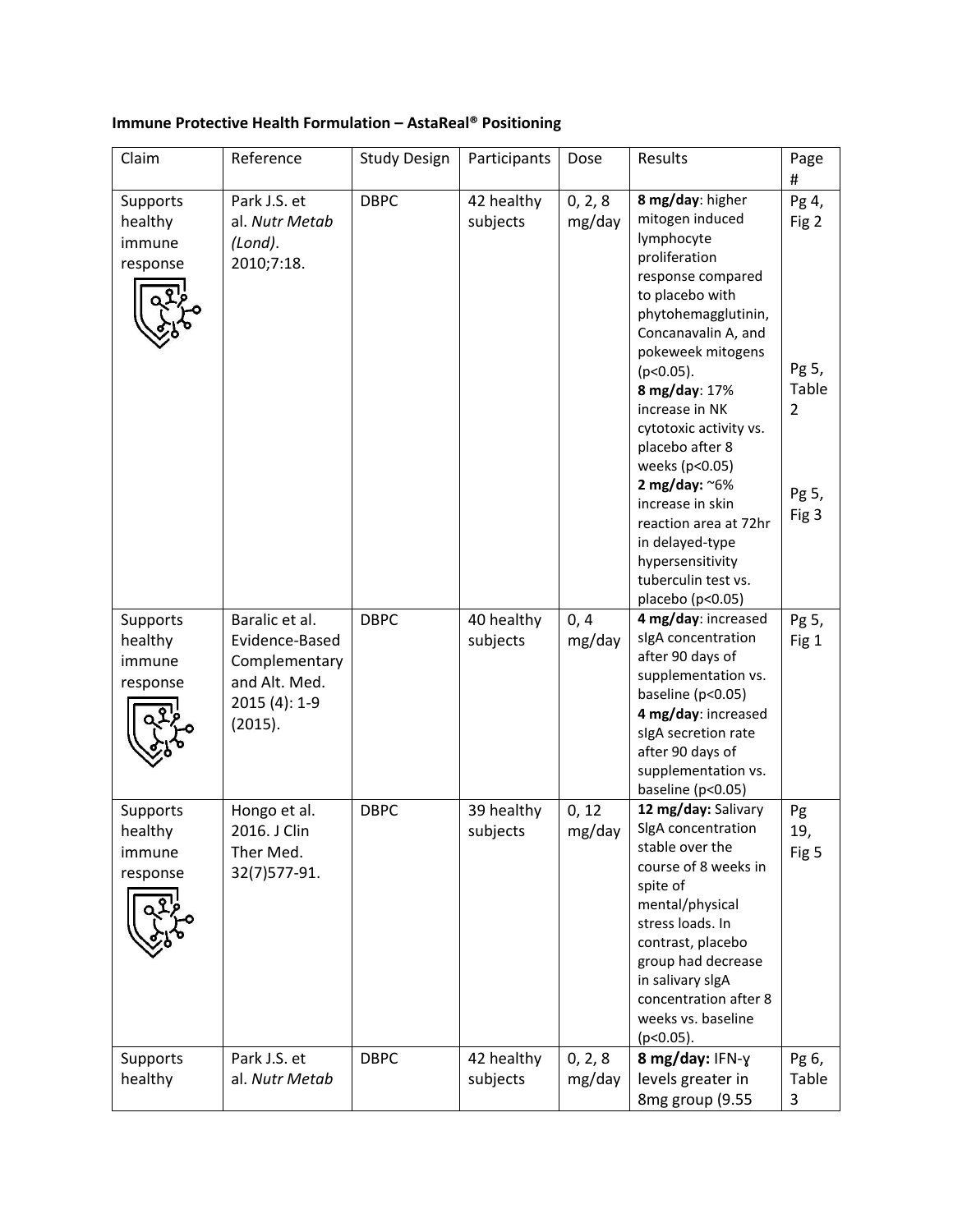| inflammation | (Lond).        |             |            |         | pg/mL) vs. placebo           |       |
|--------------|----------------|-------------|------------|---------|------------------------------|-------|
| response     | 2010;7:18.     |             |            |         | $(4.68 \text{ pg/mL})$ after |       |
|              |                |             |            |         | 8 weeks (p<0.05)             |       |
|              |                |             |            |         | 8 mg/day: $IL-6$             |       |
|              |                |             |            |         | levels greater in            |       |
|              |                |             |            |         | 8mg group (25.2              |       |
|              |                |             |            |         | pg/mL) vs. placebo           |       |
|              |                |             |            |         | $(13.6 \text{ pg/mL})$ after |       |
|              |                |             |            |         | 8 weeks (p<0.05)             | Pg 6, |
|              |                |             |            |         | 2 mg/day: CRP                | Fig 4 |
|              |                |             |            |         | levels lower after 8         |       |
|              |                |             |            |         | weeks compared               |       |
|              |                |             |            |         | to placebo                   |       |
|              |                |             |            |         | (p<0.05)                     |       |
| Supports     | Baralic et al. | <b>DBPC</b> | 40 healthy | 0, 4    | 4 mg/day: CRP                |       |
| healthy      | Evidence-Based |             | subjects   | mg/day  | levels did not               |       |
| inflammation | Complementary  |             |            |         | increase after 90            |       |
| response     | and Alt. Med.  |             |            |         | days of training             |       |
|              | 2015 (4): 1-9  |             |            |         | following 2 hour             |       |
|              | (2015).        |             |            |         | bout of exercise             |       |
|              |                |             |            |         | compared to                  |       |
|              |                |             |            |         | baseline. In                 |       |
|              |                |             |            |         | contrast, 57%                |       |
|              |                |             |            |         | increase in CRP              |       |
|              |                |             |            |         | was observed in              |       |
|              |                |             |            |         | placebo group                |       |
|              |                |             |            |         | after 90 day                 |       |
|              |                |             |            |         | training following 2         |       |
|              |                |             |            |         | hr exercise session          |       |
|              |                |             |            |         | $(p=0.05)$ .                 |       |
| Antioxidant  | Park J.S. et   | <b>DBPC</b> | 42 healthy | 0, 2, 8 | $2 mg/day$ :                 | Pg 7, |
|              | al. Nutr Metab |             | subjects   | mg/day  | Concentrations of            | Fig 5 |
|              | (Lond).        |             |            |         | plasma 8-hydroxy-            |       |
|              | 2010;7:18.     |             |            |         | 2'-deoxyguanosine            |       |
|              |                |             |            |         | reduced after 4              |       |
|              |                |             |            |         | weeks and 8 weeks            |       |
|              |                |             |            |         | compared to                  |       |
|              |                |             |            |         | placebo (p<0.05)             |       |
|              |                |             |            |         | 8 mg/day:                    | Pg 7, |
|              |                |             |            |         | Concentrations of            | Fig 5 |
|              |                |             |            |         | plasma 8-hydroxy-            |       |
|              |                |             |            |         | 2'-deoxyguanosine            |       |
|              |                |             |            |         | reduced after 4              |       |
|              |                |             |            |         | weeks and 8 weeks            |       |
|              |                |             |            |         | compared to                  |       |
|              |                |             |            |         | placebo (p<0.05)             |       |
|              |                |             |            |         |                              |       |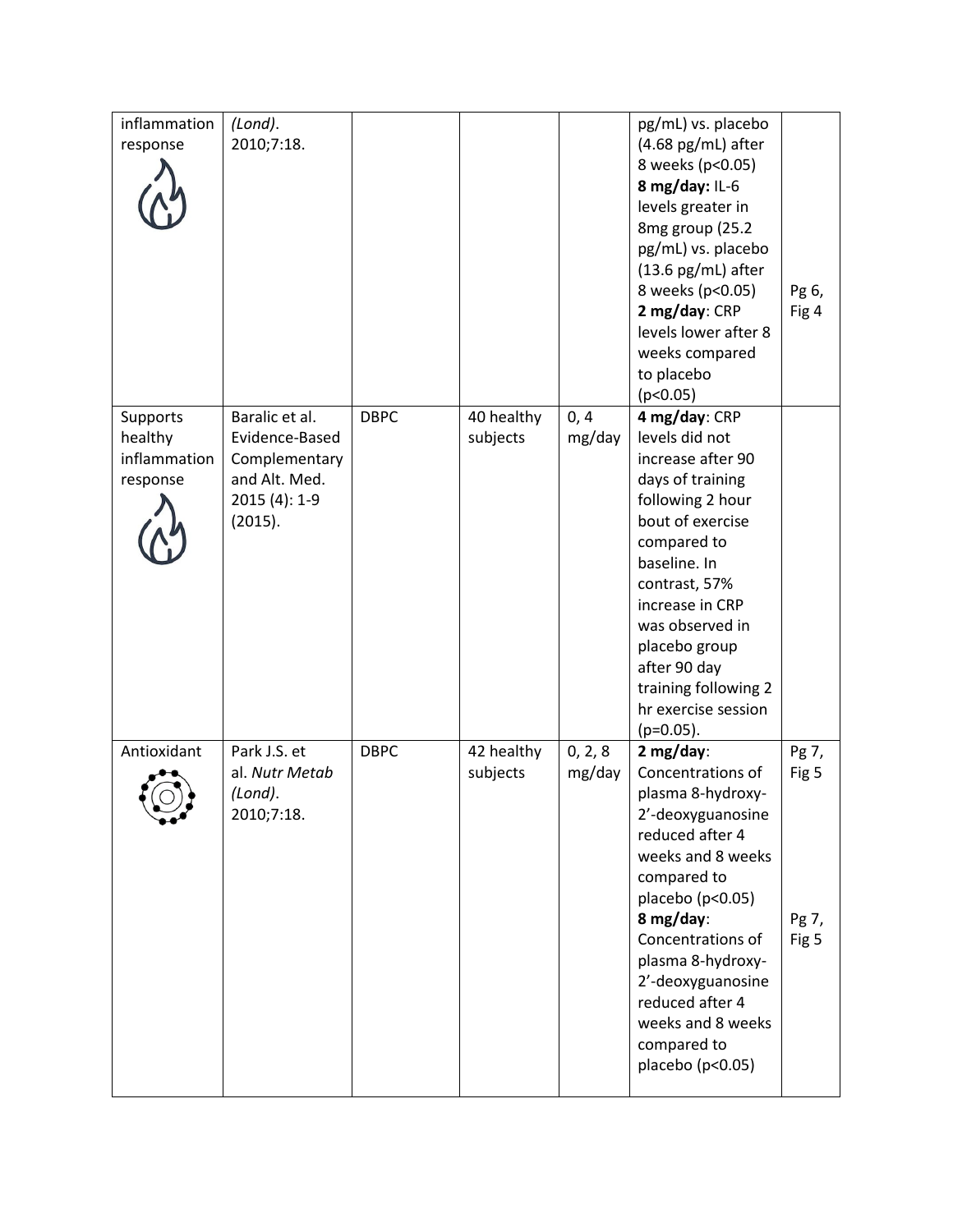| Antioxidant | Baralic et al.<br>Evidence-Based<br>Complementary<br>and Alt. Med.<br>2015 (4): 1-9<br>(2015).                                                                              | <b>DBPC</b>  | 40 healthy<br>subjects  | 0, 4<br>mg/day | 4 mg/day:<br>Prooxidant<br>Antioxidant<br>Balance (PAB)<br>decreased after 90<br>days vs baseline<br>(p<0.05) attributed<br>to combined<br>training and<br>supplementation<br>effect            | Pg 5,<br>Table<br>3 |
|-------------|-----------------------------------------------------------------------------------------------------------------------------------------------------------------------------|--------------|-------------------------|----------------|-------------------------------------------------------------------------------------------------------------------------------------------------------------------------------------------------|---------------------|
| Antioxidant | Hashimoto H. et al.<br>Rinsho Ganka (Jpn J<br>Clin Ophthalmol)<br>65(4): 465-470,<br>2011.                                                                                  | uncontrolled | 35 cataract<br>patients | 0, 6<br>mg/day | 6 mg/day:<br>AstaReal <sup>®</sup><br>Astaxanthin<br>reduces total<br>hydroperoxides<br>(hydrogen<br>peroxides, lipid<br>peroxides, and<br>peroxides of<br>protein in aqueous<br>humor; p<0.05) |                     |
| Antioxidant | Iwabayashi M. et<br>al. Anti-Aging<br>Medicine 6(4): 15-<br>21, 2009.                                                                                                       | Uncontrolled | 35 healthy<br>subjects  | 12<br>mg/day   | 12 mg/day:<br>AstaReal <sup>®</sup><br>Astaxanthin<br>increases blood<br>biological<br>antioxidant<br>potential (BAP;<br>+4.6%, p<0.05)                                                         |                     |
| Antioxidant | Karppi, J. et al. Int.<br>J. Vitam. Nutr. Res.<br>77(1): 3-11, 2007.                                                                                                        | <b>DBPC</b>  | 39 healthy<br>subjects  | 0, 8<br>mg/day | 8 mg/day:<br>AstaReal <sup>®</sup><br>Astaxanthin<br>decreases<br>oxidation of fatty<br>acids in healthy<br>men (p<0.05)                                                                        |                     |
| Antioxidant | Hashimoto H. et al.<br>Atarashii Ganka<br>(Journal of the Eye)<br>26(2):229-234,<br>2009.<br>and<br>Hashimoto, H. et<br>al. J. Clin. Biochem.<br>Nutr. 53(1): 1-7,<br>2013. | Uncontrolled | 35 cataract<br>patients | 6<br>mg/day    | 6 mg/day:<br><b>AstaReal®</b><br>Astaxanthin<br>increases<br>superoxide<br>scavenging activity<br>(p < 0.05)                                                                                    |                     |
| Antioxidant | Yamada T. et al. J.<br>Clin. Biochem.                                                                                                                                       | Uncontrolled | 6 healthy<br>subjects   | 12<br>mg/day   | 12 mg/day:<br>reduces total                                                                                                                                                                     |                     |